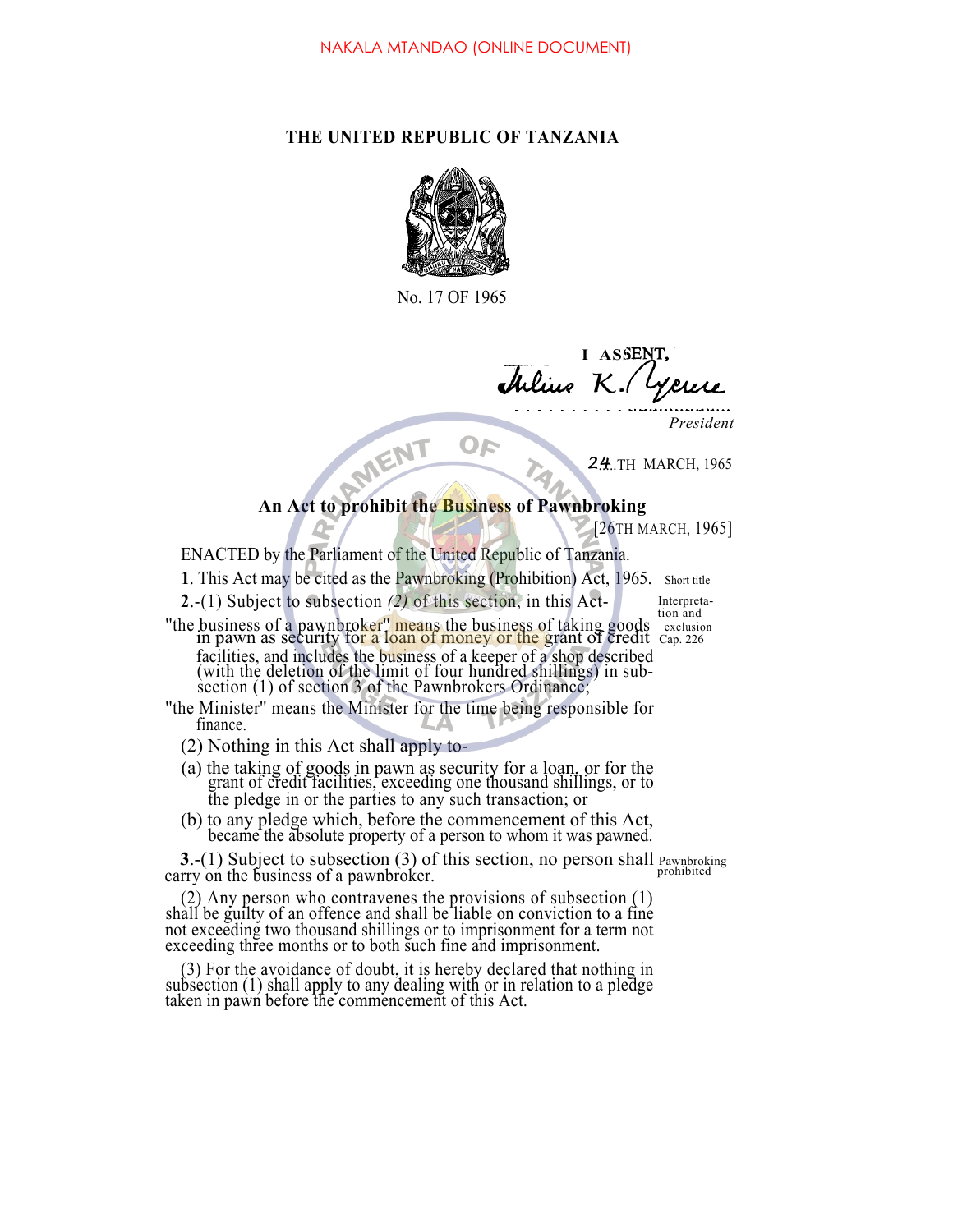|  | No. 17 | Pawnbroking (Prohibition) | 1965 |
|--|--------|---------------------------|------|
|--|--------|---------------------------|------|

- 
- Existing 4. Subject to the provisions of section 5-<br>pledges (a) where, on the commencement of this Act, any person holds any pledge in pawn, he may deal with and in relation to such pledge in any manner authorized by law; and
	- (b) without prejudice to the generality of paragraph (a), the provisions of the Pawnbrokers Ordinance shall continue to apply to and in relation to-
		- (i) any pledge which, being a pledge to which the Pawnbrokers Ordinance applies, is held in pawn on the commencement of this Act; and
		- (ii) any person who is subject to that Ordinance as a pawnbroker or a pawner in respect of any such pledge.

Modifications of power of pawnbrokers and disposal of pledges Cap. 433

**5**.-(l) Notwithstanding the provisions of the Pawnbrokers Ordinance, the Law of Contract Ordinance or any other rule of law, or of any contract of pledge, no person who carried on the business of a pawnbroker before the commencement of this Act, nor any personal representative of any such person, shall, on or after the commencement of this Act-

- (a) obtain any absolute property in any pledge taken in pawn before the commencement of this Act as security for a loan of fifteen shillings or under, until the expiration of the period prescribed by subsection (1) of section 12 of the Pawnbrokers Ordinance or the thirtieth day of June, 1965, whichever is the later;
- (b) sell or otherwise dispose of any other pledge taken in pawn before the commencement of this Act, except at an auction held on a day appointed by the Minister in accordance with subsection  $(2)$  or  $(3)$ , or by redelivery on redemption,

and until the expiration of the appropriate period, or such date or auction, as the case may be, a pledge held in pawn on the commencement of this Act shall continue to be redeemable.

(2) The Minister may, by notice in writing to any person who carried on the business of a pawnbroker before the commencement of this Act or to any personal representative of any such person, appoint a day not earlier than the first day of July, 1965, for the auction of any pledges pawned for more than fifteen shillings which are then held by such person or representative, and an auction of all such pledges held by that person or representative shall be held on that day (or on such other day as the Minister may substitute therefor) notwithstanding that any period of redemption shall not then have expired.

(3) If the Minister shall not have appointed a day for the holding of an auction within one year after the commencement of this Act in respect of any such person or representative aforesaid, such person or representative may, by notice in writing to the Minister, require the Minister to appoint a day for such purpose, and the Minister shall thereupon appoint a day within three months of the receipt of the notice, and an auction of all pledges pawned for more than fifteen shillings which are then held by that person or representative shall be held on that day (or on such other day within such period of three months as the Minister may substitute therefor).